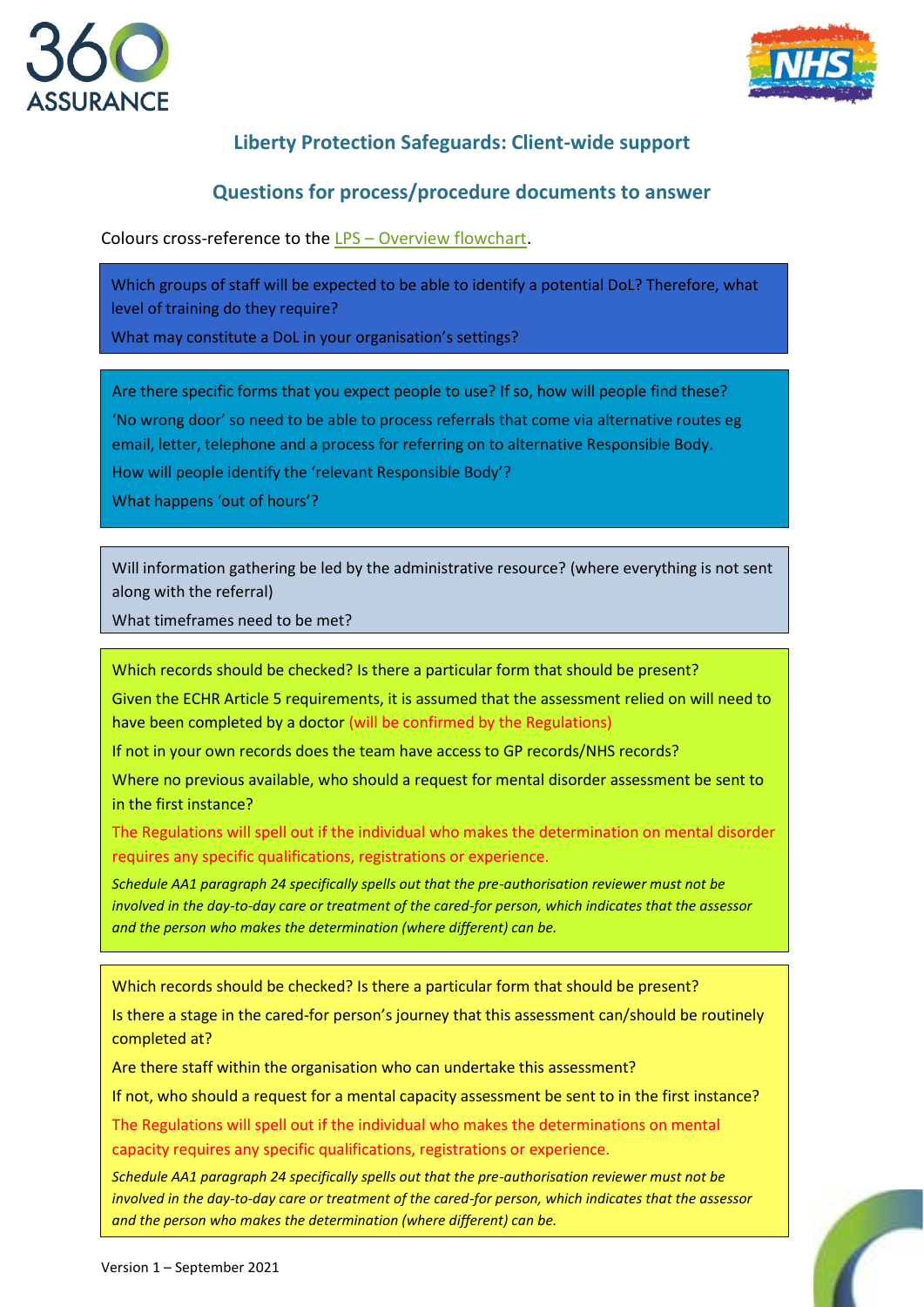



Who will be asked to undertake the necessary and proportionate assessment and determination? Will there be a group of staff who do this across the organisation or a couple of individuals per team?

Is there a set form they should capture this on?

Who should a request for assessment be sent to in the first instance?

The Regulations will spell out if the individual who makes the assessment and determination on necessary and proportionate requires any specific qualifications, registrations or experience.

*Schedule AA1 paragraph 24 specifically spells out that the pre-authorisation reviewer must not be involved in the day-to-day care or treatment of the cared-for person, which indicates that the person who assesses and determines necessary and proportionate can be.* 

What might discount someone as acting as an appropriate person?

When might not having an IMCA be in P's best interests?

Who provides the IMCA service?

How should a referral be made (is there a particular form)?

Consultation – when should this be face-to-face? Extent of effort to contact?

Where should efforts made to contact and conversations held be recorded?

*Schedule AA1 paragraph 23 lists the required consultation by the Responsible Body*.

Who decides that there is evidence of objection?

If any one of a number of specific people involved indicates they believe there is objection should it be taken that there is or is there a 'dispute' process?

What are the most likely indicators of 'objection' in your settings?

Who makes the referral to the AMCP? Is there a specific form?

How do you ensure independence?

Other than objection, in what other circumstances would you refer to an AMCP?

Guidance for determining authorisation period – when 3 months, when 1 year?

What are the expected turnaround times?

If not happy with one of the assessments/determinations what process should be followed?

Guidance for determining authorisation period – when 3 months, when 1 year?

What are the expected turnaround times?

If not happy with one of the assessments/determinations what process should be followed?